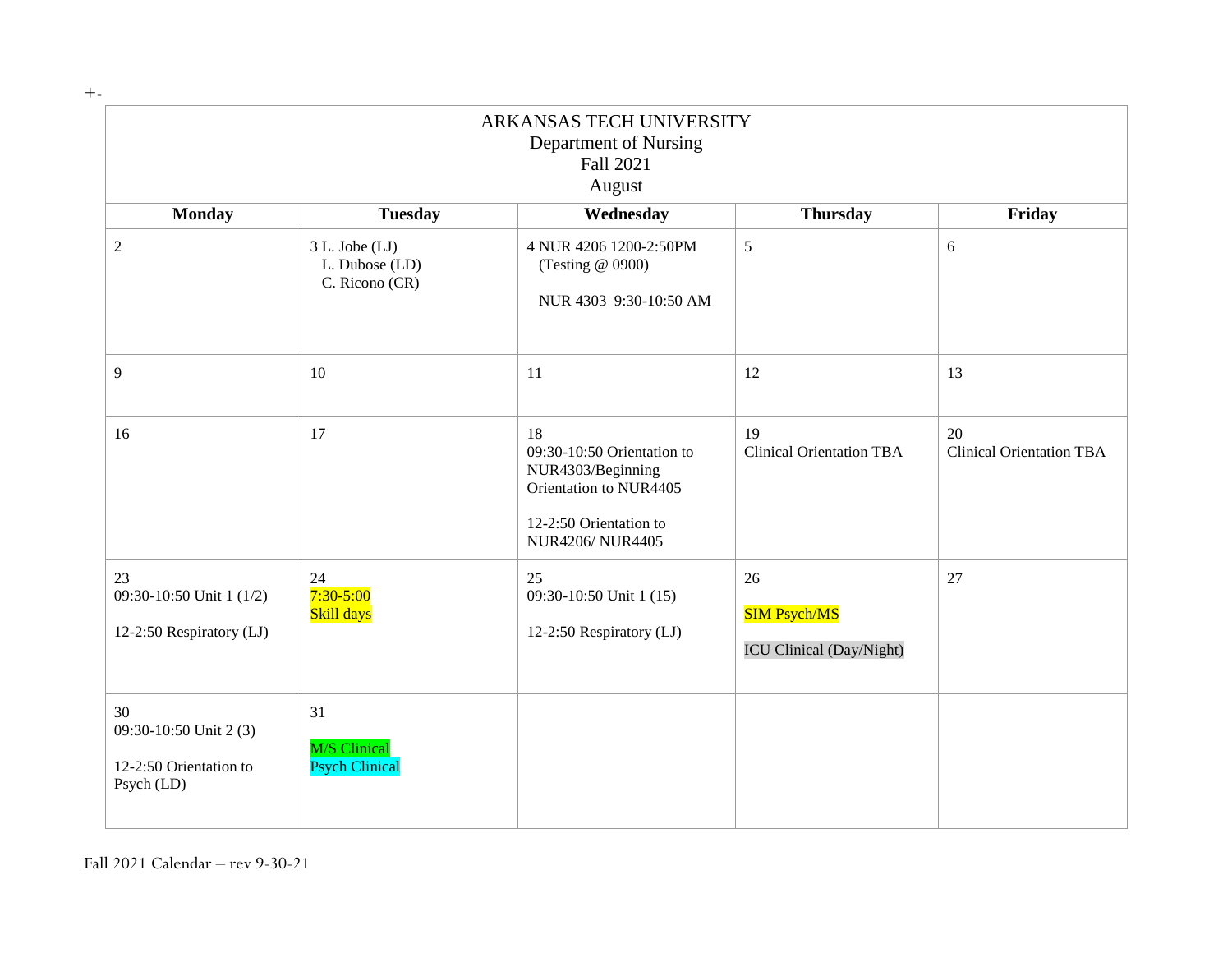| ARKANSAS TECH UNIVERSITY<br>Department of Nursing<br>Fall 2021<br>September                                                                                                                       |                                                    |                                                                                                                     |                                                                   |                                                                                                                                                     |
|---------------------------------------------------------------------------------------------------------------------------------------------------------------------------------------------------|----------------------------------------------------|---------------------------------------------------------------------------------------------------------------------|-------------------------------------------------------------------|-----------------------------------------------------------------------------------------------------------------------------------------------------|
| Monday                                                                                                                                                                                            | <b>Tuesday</b>                                     | Wednesdav                                                                                                           | <b>Thursday</b>                                                   | Friday                                                                                                                                              |
|                                                                                                                                                                                                   |                                                    | 09:30-10:50 Unit 2(5)<br>12-2:50 Therapeutic Communication<br>(LD)<br>PICO/Significance due @5                      | 2 ICU Clinical<br>(Day/Night)<br><b>Psych Clinical</b>            | 3<br>M/S Clinical                                                                                                                                   |
| 6<br><b>Labor Day</b><br><b>ATI Medical Surgical Practice A Opens</b><br>@ 1201 9/5/2021                                                                                                          | 7<br><b>M/S Clinical</b><br><b>Psych Clinical</b>  | 8<br>9-10: NUR4206 Exam #1 (LJ)<br>10-10:50 Unit 2 (4)<br>12-1:50 Cardiac (LJ)<br>Search for Articles form due @ MN | 9<br><b>ICU Clinical</b><br>(Day/Night)<br><b>Psych Clinical</b>  | 10<br><b>M/S</b> Clinical<br><b>ATI Medical Surgical Practice A</b><br>closes 9/11/21 @ MN                                                          |
| 13<br>09:30-10:50 NUR4303 Exam #1 (online)<br>12-2:50 Cardiac (LJ)                                                                                                                                | 14<br><b>M/S</b> Clinical<br><b>Psych Clinical</b> | 15<br>09:30-10:50 Unit 3 (6)<br>12-2:50 Crisis (LD)                                                                 | 16<br><b>ICU Clinical</b><br>(Day/Night)<br><b>Psych Clinical</b> | 17<br><b>M/S</b> Clinical                                                                                                                           |
| 20<br>$09:30-10:50$ work on synopsis<br>12-2:50 Substance Abuse (LD)<br><b>ATI M/S Practice A Remediation Due</b><br>@ MN 9/19/21<br><b>ATI Mental Health Practice A Opens</b><br>@1201 9/19/2021 | 21                                                 | 22<br>09:30-10:50 Unit 3 (7)<br>12-2:50 Shock/Mods/Trauma (LJ)                                                      | 23<br><b>SIM Psych/MS</b><br><b>ICU Clinical</b><br>(Day/Night)   | 24<br>Article Synopsis forms due for<br>EACH ARTICLE FOUND due @<br><b>MN</b><br><b>ATI Mental Health Practice A</b><br><b>Closes @MN 9/24/2021</b> |
| 27<br>9-10: NUR4206 Exam #2 (LD)<br>10-10:50 Work on Implications/Abstract<br>12-1:50 Schizophrenia & Psychotic<br>Disorders (LD)                                                                 | 28<br><b>M/S Clinical</b><br><b>Psych Clinical</b> | 29<br>09:30-10:50 Unit 2 (9)<br>12-2:50 Neuro $(LJ)$                                                                | 30<br><b>ICU Clinical</b><br>(Day/Night)<br><b>Psych Clinical</b> |                                                                                                                                                     |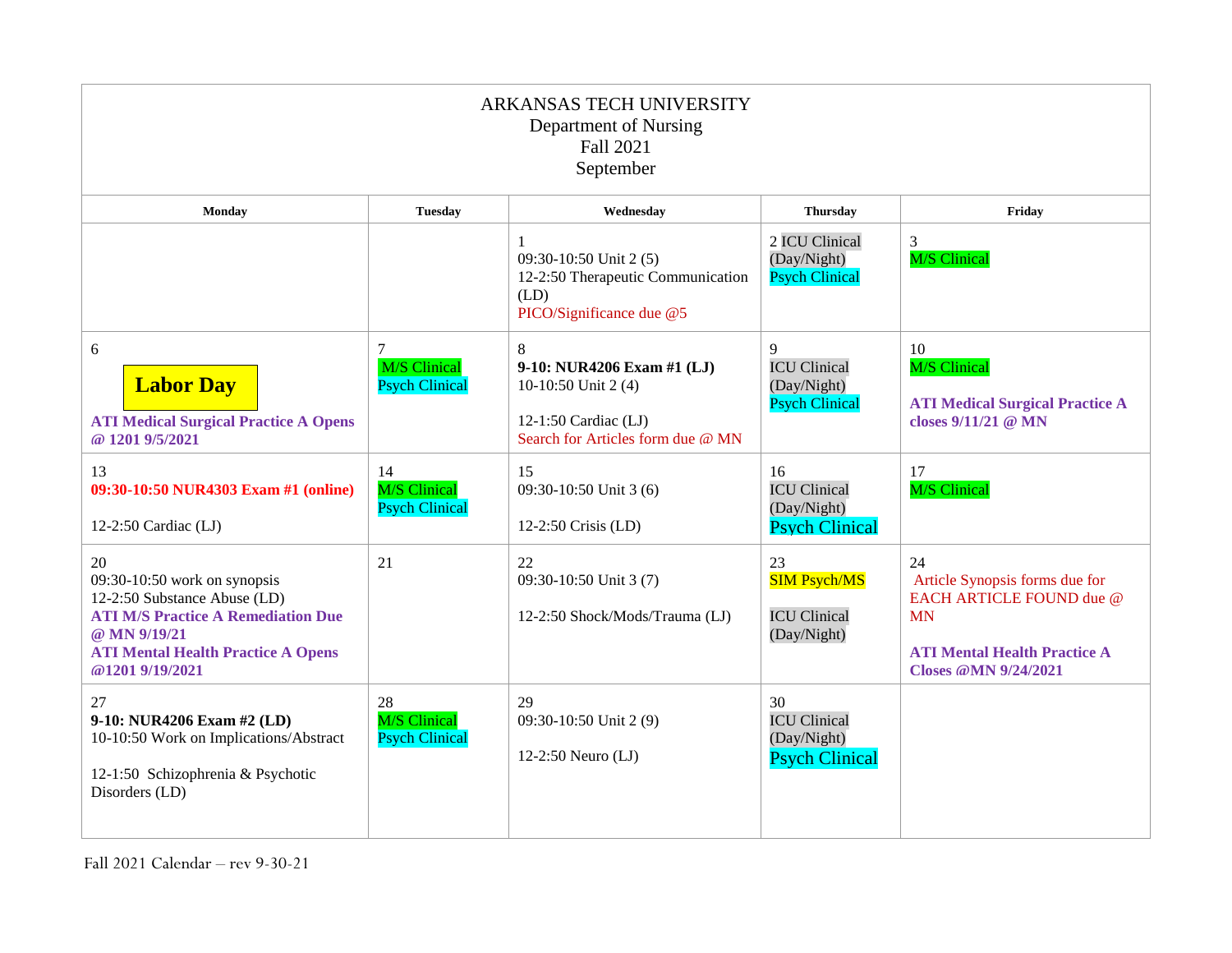| ARKANSAS TECH UNIVERSITY<br>Department of Nursing<br><b>Fall 2021</b><br>October                                                                        |                                                    |                                                                                                  |                                                                |                                                                                                         |
|---------------------------------------------------------------------------------------------------------------------------------------------------------|----------------------------------------------------|--------------------------------------------------------------------------------------------------|----------------------------------------------------------------|---------------------------------------------------------------------------------------------------------|
| Monday                                                                                                                                                  | <b>Tuesday</b>                                     | Wednesday                                                                                        | <b>Thursday</b>                                                | Friday                                                                                                  |
|                                                                                                                                                         |                                                    |                                                                                                  |                                                                | 1<br><b>M/S Clinical</b>                                                                                |
| 4<br>09:30-10:50 Unit 2 (computer lab)<br>12-2:50 Neuro (LJ)<br><b>ATI Psych Practice A Remediation Due</b><br>@ MN 10/3/21                             | 5<br><b>M/S Clinical</b><br><b>Psych Clinical</b>  | 6<br>$09:30-10:50(11)$<br>12-2:50 Anxiety $(LD)$<br>Implications and Abstract due by<br>midnight | 7<br><b>ICU Clinical (Day/Night)</b><br><b>Psych Clinical</b>  | 8<br><b>M/S Clinical</b>                                                                                |
| 11<br>9-10: NUR4206 Exam #3 (LJ)<br>10-10:50 APA lecture<br>12-1:50 Renal (LJ)<br>Poster Due on Blackboard @5pm                                         | 12                                                 | 13<br>09:30-10:50 NUR4303: Exam<br>#2 online<br>$12-2:50$ Burn (online)                          | 14<br><b>Fall Break</b>                                        | 15                                                                                                      |
| 18<br>09:30-10:50 Unit 4 (10)<br>12-2:50 Mood (LD)<br>APA 1 and 2 quiz due $@$ 5pm<br><b>ATI Medical Surgical Practice B Opens</b><br>@ 1201 10/18/2021 | 19<br><b>M/S Clinical</b><br><b>Psych Clinical</b> | 20<br>09:30-10:50 Unit 4 (12)<br>12-2:50 Mood (LD)                                               | 21<br><b>ICU Clinical (Day/Night)</b><br><b>Psych Clinical</b> | 22<br><b>M/S Clinical</b><br><b>ATI Medical Surgical</b><br><b>Practice B Closes @ MN</b><br>10/23/2021 |
| 25<br>9-10: NUR4206 Exam #4 (LD)<br>10-10:50 Unit 4 (13)<br>12-1:50 Somatic Disorders (LD)<br>APA 3 quiz due @ 5pm                                      | 26                                                 | 27<br>09:30-10:50 Unit 4 (14)<br>12-2:50 Immunology (LJ)                                         | 28<br><b>SIM Psych/MS</b><br><b>ICU Clinical (Day/Night)</b>   | 29<br>Section 1 Critique Due @<br>5pm                                                                   |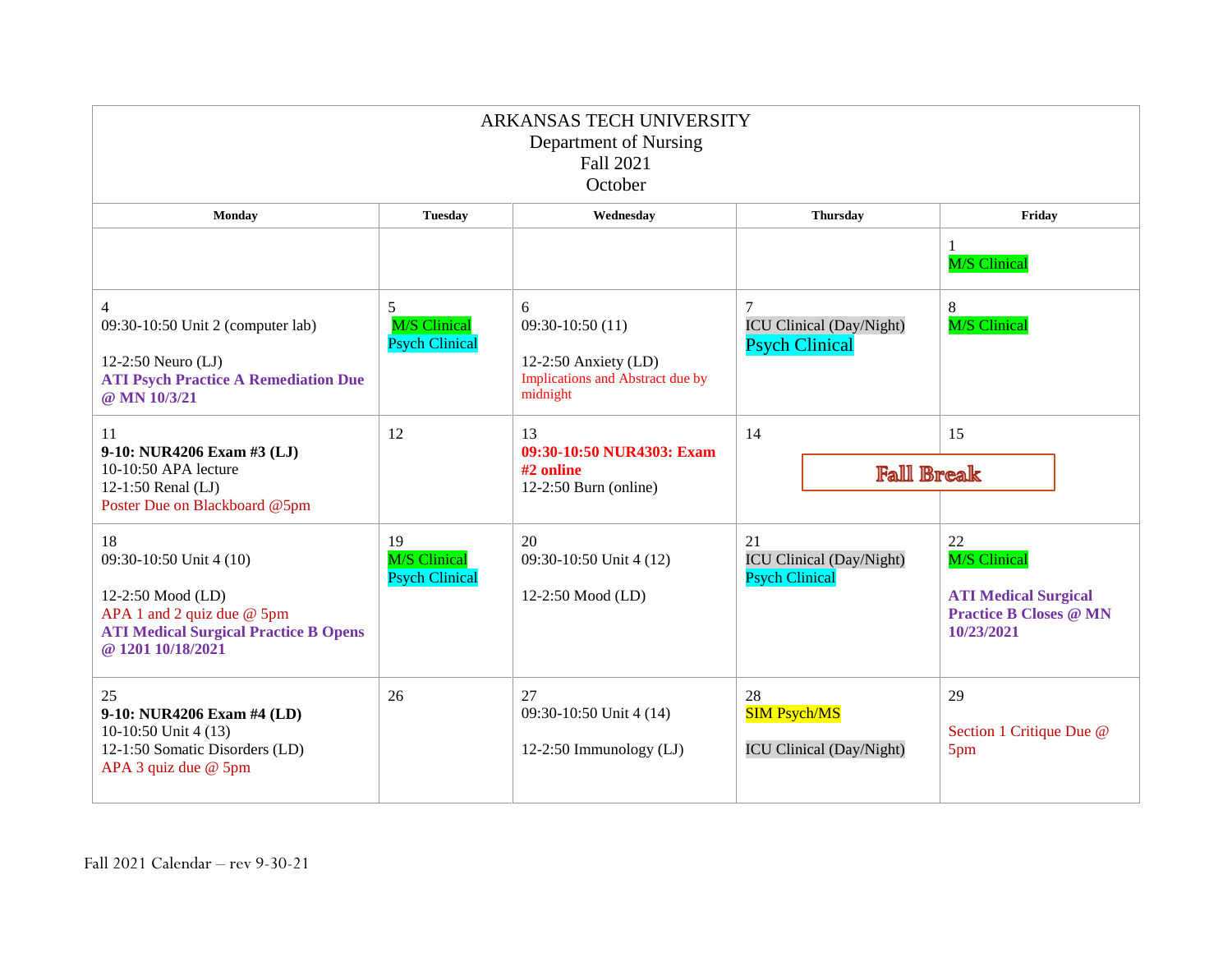| ARKANSAS TECH UNIVERSITY<br>Department of Nursing<br>Fall 2021<br>November                                                                                                                                          |                                                                                          |                                                                                 |                                                                            |                                                                                               |
|---------------------------------------------------------------------------------------------------------------------------------------------------------------------------------------------------------------------|------------------------------------------------------------------------------------------|---------------------------------------------------------------------------------|----------------------------------------------------------------------------|-----------------------------------------------------------------------------------------------|
| Monday                                                                                                                                                                                                              | <b>Tuesday</b>                                                                           | Wednesday                                                                       | <b>Thursday</b>                                                            | Friday                                                                                        |
| 1<br>09:30-10:50 NUR4303 Exam #3 (online)<br>12-2:50 Personality Disorders (LD)<br><b>ATI M/S Practice B Remediation Due @</b><br><b>MN 10/31/21</b><br><b>ATI Mental Health Practice B Opens</b><br>@1201 10/31/21 | 2<br><b>M/S Clinical</b><br><b>Psych Clinical</b>                                        | 3<br>09:30-10:50 Unit 5 (16)<br>12-2:50 Hematology (LJ)                         | $\overline{4}$<br><b>ICU Clinical (Day/Night)</b><br><b>Psych Clinical</b> | 5<br><b>M/S Clinical</b><br><b>ATI Mental Health Practice</b><br><b>B</b> closes @ MN 11/5/21 |
| 8<br>9-10: NUR4206 Exam #5 (LJ)<br>10-10:50 free time to work on critique<br>12-1:50 Digestive Disorders(LJ)                                                                                                        | 9<br><b>M/S Clinical</b><br><b>Psych Clinical</b>                                        | 10<br>09:30-10:50 Unit 5 (17)<br>12-2:50 Childhood & Eating<br>Disorders (CR)   | 11<br><b>ICU Clinical (Day/Night)</b><br><b>Psych Clinical</b>             | 12<br><b>M/S Clinical</b><br>Section 2 Critique due @<br>5pm                                  |
| 15<br>09:30-10:50 Unit 5 (18/19)<br>12-2:50 Metabolic Disorders/Endocrine<br>Disorders (LJ)<br><b>ATI Psych Practice B Remediation Due @</b><br><b>MN 11/14/21</b>                                                  | 16<br><b>M/S</b> Clinical<br><b>Psych Clinical</b>                                       | 17<br>09:30-10:50 Free time to work<br>on critique<br>12-2:50 Homelessness (LD) | 18<br><b>ICU Clinical (Day/Night)</b><br><b>Psych Clinical</b>             | 19<br>M/S Clinical                                                                            |
| 22<br>09:30-10:50 NUR 4303 Exam #4 (online)<br>12-2:50 Care of the Cancer Patient (LJ)                                                                                                                              | 23<br>9-12 ATI<br>Proctored<br>(CANNOT Take<br>if 3 Critical Points<br>aren't Completed) | 24                                                                              | 25<br><b>Thanksgiving Holidays</b>                                         | 26                                                                                            |
| 29<br>9-10: NUR4206 Exam #6 (LD)<br>10-10:50 – Poster Presentation                                                                                                                                                  | 30                                                                                       |                                                                                 |                                                                            |                                                                                               |